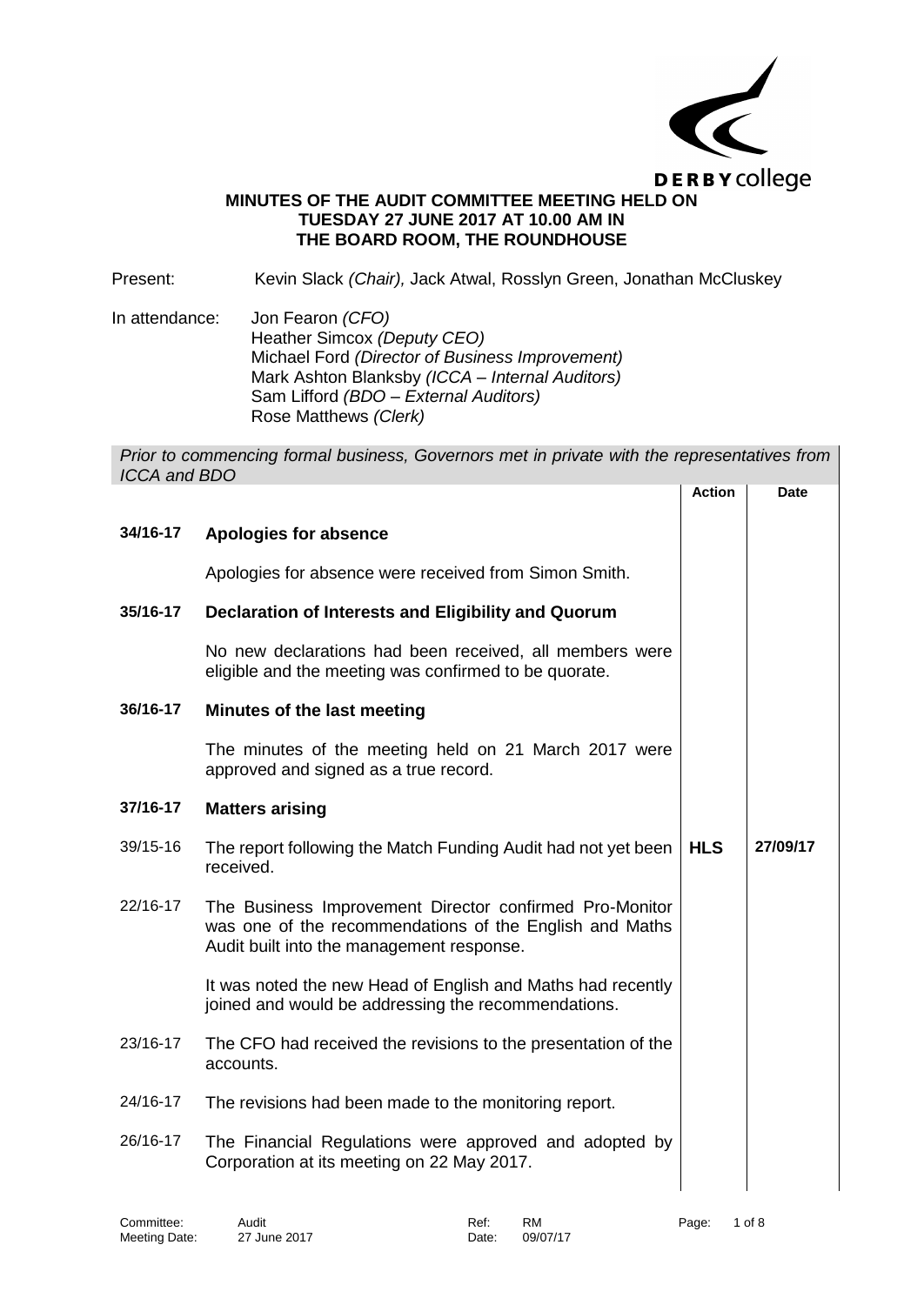| 38/16-17 | <b>External Assurance</b><br>External Audit Plan and Strategy for 2016-17<br><b>Financial Statements</b>                                                                                                                                                                                                                                                                                                                                       |           |          |
|----------|------------------------------------------------------------------------------------------------------------------------------------------------------------------------------------------------------------------------------------------------------------------------------------------------------------------------------------------------------------------------------------------------------------------------------------------------|-----------|----------|
|          | The Chair welcomed Sam Lifford, of External Auditors BDO to<br>her first meeting.                                                                                                                                                                                                                                                                                                                                                              |           |          |
|          | Sam presented the Planning Report for the year ending 31 July<br>2017.                                                                                                                                                                                                                                                                                                                                                                         |           |          |
|          | At the planning stage, the following areas were given an initial<br>audit assessment of significant risk:                                                                                                                                                                                                                                                                                                                                      |           |          |
|          | Revenue recognition<br>٠<br>Management override<br>$\bullet$<br>Defined Benefit Pension liability<br>$\bullet$<br>Going concern<br>$\bullet$<br>Lennartz VAT liability<br>$\bullet$                                                                                                                                                                                                                                                            |           |          |
|          | The Committee Chair made reference to page 6 under Sub-<br>contractor income and pointed out the College's strategy was<br>to reduce the use of sub-contractors, not increase it. Sam<br>would revisit this.                                                                                                                                                                                                                                   | <b>SL</b> | 27/09/17 |
|          | Rosslyn Green questioned the release of deferred capital<br>grants as a significant estimate, and pointed out it was only<br>£9K released in the current year and therefore this would not<br>be considered a significant estimate as all capital grants were<br>written off last year. Sam noted, but said she wasn't sure that<br>any of that was sitting in deferred income.<br>Rosslyn also<br>queried accruals for income appeared twice. | <b>SL</b> | 27/09/17 |
|          | The Chair discussed the VAT liability and noted the report<br>indicated circa £3.5m, he said he thought it was less. Sam<br>said this needed to be reviewed to see if some of that should<br>come out of last year's balance sheet.                                                                                                                                                                                                            |           |          |
|          | The Chair asked if that would affect the cash flow. The CFO it<br>would not impact cash flow, it was the longer term liabilities<br>that were understated.                                                                                                                                                                                                                                                                                     |           |          |
|          | Rosslyn Green asked if provision was being built up and how<br>it looked moving forward. The CFO said approximately £1.7m<br>was due. BDO were arranging for a VAT specialist to review<br>this.                                                                                                                                                                                                                                               | <b>SL</b> | 27/0917  |
|          | Sam referred to page 13 and said there were no management<br>letters to follow up on and documentation relating to system<br>and controls had not found any underlying concerns.                                                                                                                                                                                                                                                               |           |          |
|          | The Business Improvement Director made reference to the<br>point that ITrent had a single sign-on access and this could be<br>accessed via in the intranet link with no password. He asked<br>if this was a recommendation. Sam said it could be tightened<br>up on.                                                                                                                                                                           |           |          |
|          |                                                                                                                                                                                                                                                                                                                                                                                                                                                |           |          |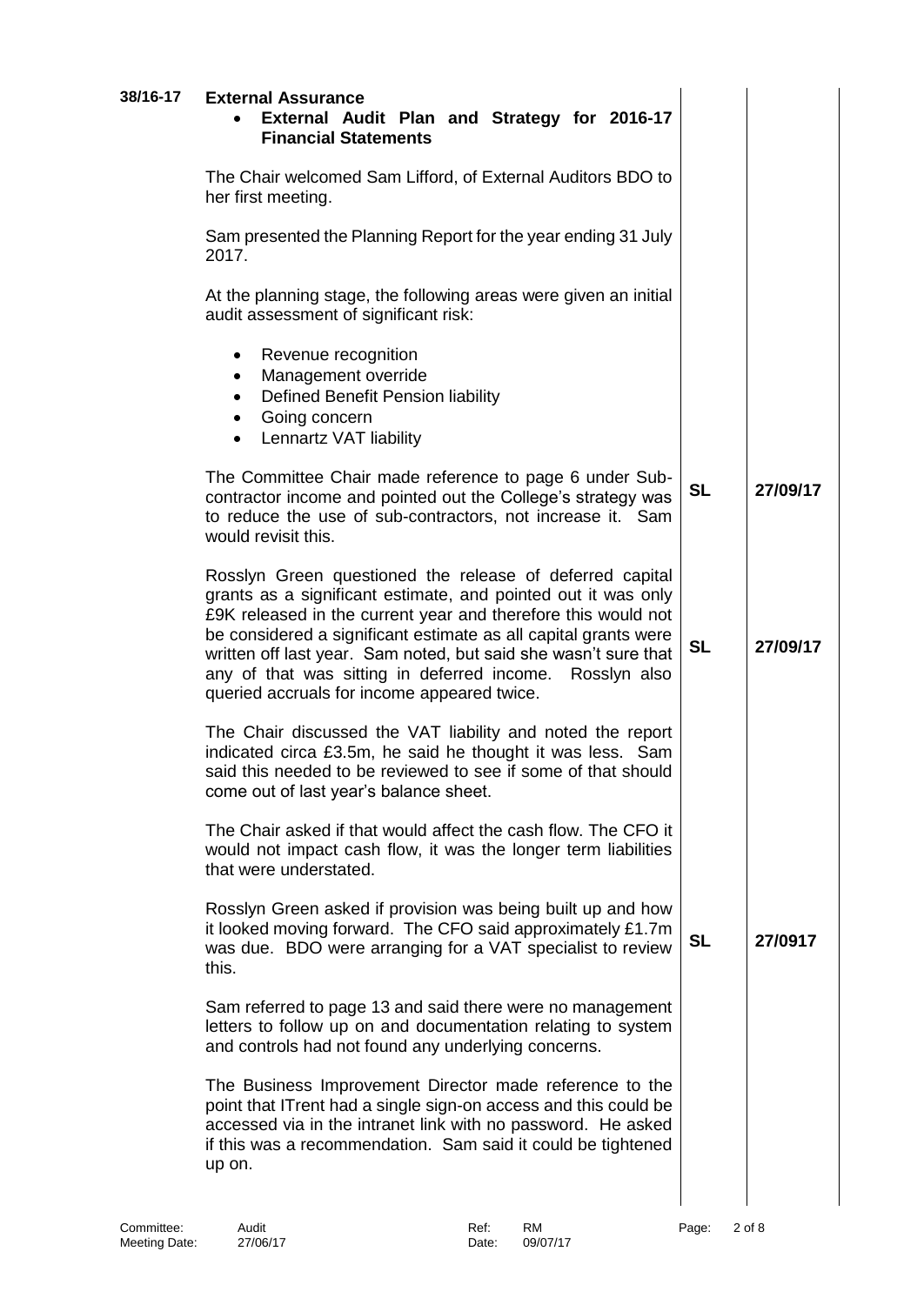|          | Rosslyn asked what the percentage of the revenue figure was<br>for materiality performance as the report only contained overall<br>materiality, Sam advised it was 65%. She asked if anything<br>had been set in terms of specific areas and suggested they<br>considered looking at cash 100%. |              |          |
|----------|-------------------------------------------------------------------------------------------------------------------------------------------------------------------------------------------------------------------------------------------------------------------------------------------------|--------------|----------|
|          | The Clerk to send the meeting schedule for 2017-18 in order<br>to complete the timetable.                                                                                                                                                                                                       |              |          |
|          | The Board approved the plan subject to the revision<br>referred to above.                                                                                                                                                                                                                       | <b>Clerk</b> | 27/09/17 |
| 39/16-17 | <b>Internal Assurance</b><br>2016-17 Assurance Plan Progress, including new reports;                                                                                                                                                                                                            |              |          |
|          | The Business Improvement Director provided an assurance<br>plan update.                                                                                                                                                                                                                         |              |          |
|          | 1. Internal Audit Reports:                                                                                                                                                                                                                                                                      |              |          |
|          | Mark Ashton-Blanksby, of Internal Auditors, ICCA, gave verbal<br>updates following recent internal audit visits.                                                                                                                                                                                |              |          |
|          | The Audit of Corporate Governance had an overall rating of<br>green, with three recommendations, which included training for<br>Board Members on Safeguarding, Prevent and Equality and<br>Diversity.                                                                                           |              |          |
|          | Part 1 of the English and Maths Strategy Audit had been<br>completed with Part 2 deferred. The Director of English and<br>Maths was new in post and had asked for more time to embed<br>the recommendations.                                                                                    |              |          |
|          | The Mock Funding Audit had been deferred to July at which<br>point the new MIS Director would be established in post.                                                                                                                                                                           |              |          |
|          | The above reports will come to the September meeting and<br>Mark gave assurance there were no concerns.                                                                                                                                                                                         |              |          |
|          | He advised the College would hear from the ESFA shortly as<br>to whether it had been selected for a Funding Audit in<br>September.                                                                                                                                                              |              |          |
|          | Jonathan McCluskey asked if there were any issues with MIS.<br>Mark said the mock audit on 22 July would identify any issues.                                                                                                                                                                   |              |          |
|          | Rosslyn asked how the College would know if it was a high risk<br>following the Funding Audit. Mark said the ILR returns would<br>be monitored and the College informed.                                                                                                                        |              |          |
|          | 2. Apprenticeship Reforms and Growth Strategy<br>(Part 1)                                                                                                                                                                                                                                       |              |          |
|          | A verbal update was provided at the last meeting on the<br>Apprenticeship Reforms and Growth Strategy Audit. This took<br>into account the College's strategy and growth plans with the<br>Levy from May 2017.                                                                                  |              |          |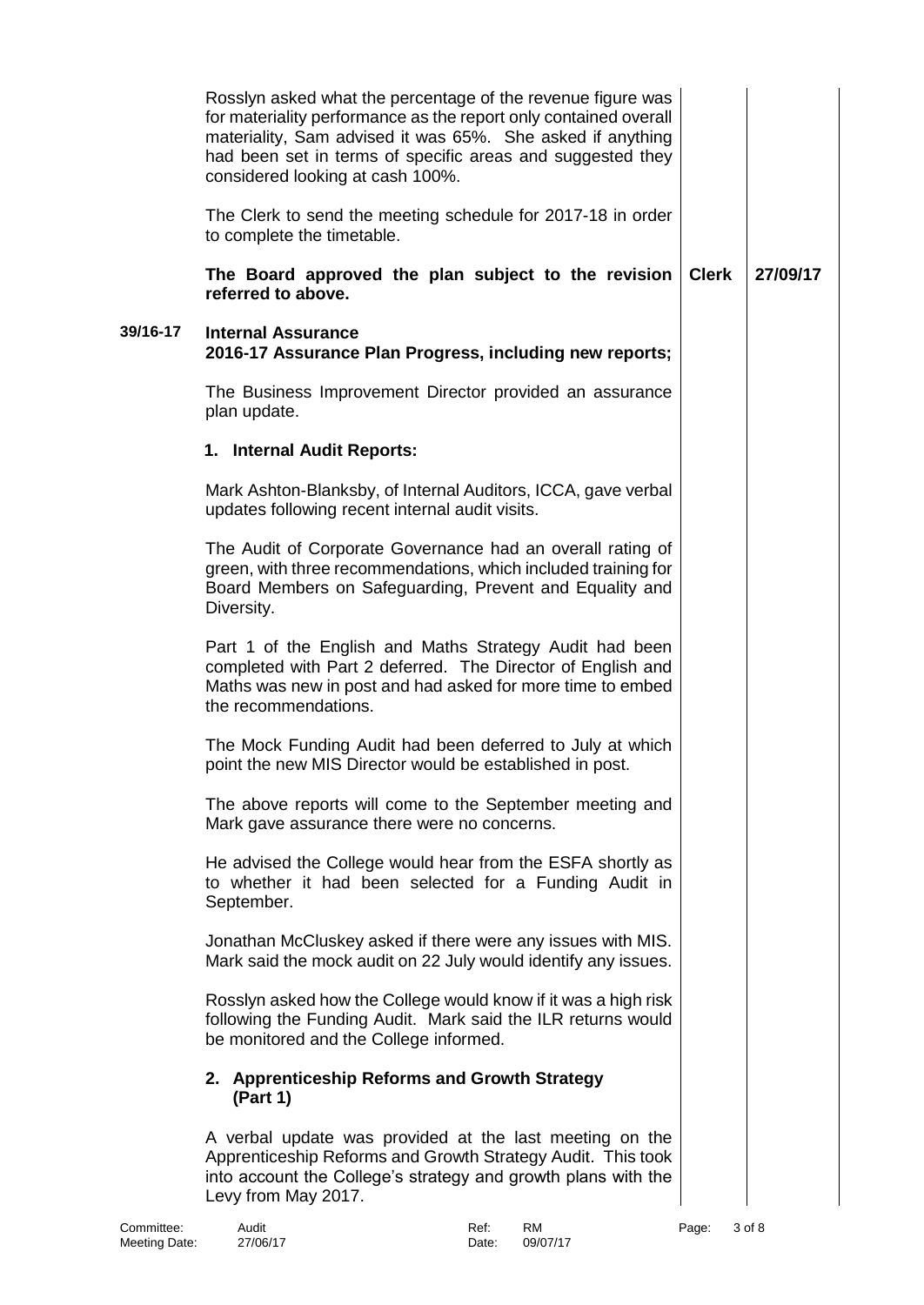Part 1 focussed on the strategy, future plans, financial forecasting and planning and also looked at training. To understand the impact of the reforms the Auditors looked from an operational perspective. The Auditors focussed on the organisational structure and the investment made by the College in preparation for the Levy, the training and organisational awareness.

One recommendation was identified – which related to the operational objectives targets and KPIs which were still in development. The targets would be in place for Part 2 of the Audit.

There were no subsequent recommendations expected from this piece of work. The Auditors advised the College has been very responsive to the commercial opportunities and this had been reflected in the findings from Part 1. The structure and governance arrangements were good.

Jack Atwal asked where the Auditors got their benchmarking from, given it was a new policy. Mark said they were looking from a control perspective, they were not benchmarking. The Funding Agency issued a self-assessment questionnaire and their assessment was based on that. The Business Improvement Director said the questionnaire was turned into a project plan with allocated tasks and assurance was provided for each task.

Jack said he had viewed an AOC webcast recently which was extremely beneficial and highlighted a number of questions governors should be asking.

## **3. Fundamental Financial Accounting Controls**

The Fundamental Financial Accounting Controls Audit related to general ledger, looking at the reconciliation process, purchaser and creditor payments, other income and debtors. A breakdown of the key controls was listed on pages 1 and 2.

The Audit provided substantial assurance that the areas of the control environment tested during the audit were designed and operated effectively with no significant weaknesses.

Four recommendations were identified:

- a. General Ledger The College's Financial Regulations had not been updated since 2015. In addition, the procedures underpinning the regulations were dated 2013. The Financial Regulations had since been updated. It was suggested the procedures have a refresh to reflect the Apprenticeship Reforms.
- b. Cash and Banking Petty Cash transactions should be supported by receipts/signatures, the reconciliation form should be fully completed and staff expenses should be reimbursed through payroll. Some errors were identified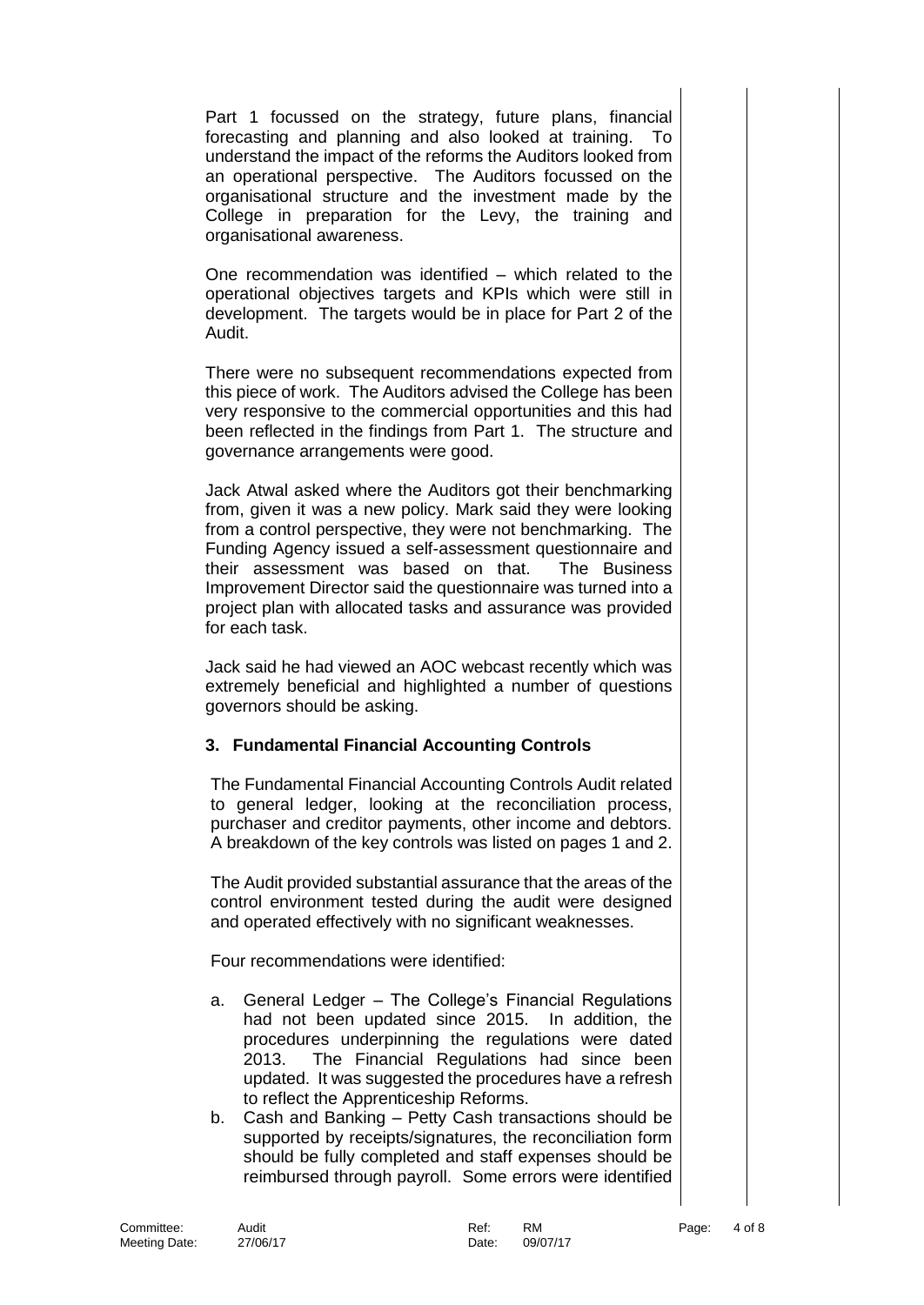|          | as detailed in the report. The CFO said the points raised<br>in the report were being addressed.<br>Purchasing and Creditor Payments - The budget holder<br>C.<br>should obtain and retain at least three written quotes for<br>purchases from £5k to £150k in line with Financial<br>Regulations. The Chair asked if this had been fed back<br>to the Procurement Manager. The CFO said it had.<br>Purchasing and Creditor Payments - Credit card<br>d.<br>transactions should be supported by receipts. | <b>CFO</b> | 27/09/17 |
|----------|-----------------------------------------------------------------------------------------------------------------------------------------------------------------------------------------------------------------------------------------------------------------------------------------------------------------------------------------------------------------------------------------------------------------------------------------------------------------------------------------------------------|------------|----------|
| 40/16-17 | <b>Draft Annual Audit Report</b>                                                                                                                                                                                                                                                                                                                                                                                                                                                                          |            |          |
|          | The draft Annual Audit Report could not be finalised as not all<br>Audits had taken place. An update would be provided at the<br>September meeting.                                                                                                                                                                                                                                                                                                                                                       | <b>MAB</b> | 27/09/17 |
| 41/16-17 | 2017-18 Assurance Plan                                                                                                                                                                                                                                                                                                                                                                                                                                                                                    |            |          |
|          | It was agreed the Business Improvement Director would liaise<br>with the Internal Auditors to produce an agreeable plan. The<br>Deputy CEO suggested looking at legislative items such as<br>readiness for GDPR and Health and Safety. Suggestions also<br>included the effectiveness of Pro-monitor and financial<br>robustness of Management Accounts.                                                                                                                                                  | <b>MF</b>  | 27/09/17 |
|          | <b>Monitoring Activity</b>                                                                                                                                                                                                                                                                                                                                                                                                                                                                                |            |          |
| 42/16-17 | 1. Review<br><b>of</b><br><b>Internal</b><br><b>External</b><br>Audit<br>and<br><b>Recommendations</b>                                                                                                                                                                                                                                                                                                                                                                                                    |            |          |
|          | The Director of Business Improvement shared the Internal and<br>External Recommendations Monitoring report.                                                                                                                                                                                                                                                                                                                                                                                               |            |          |
|          | 47 of the 58 actions had been completed.                                                                                                                                                                                                                                                                                                                                                                                                                                                                  |            |          |
|          | A recommendation from the Internal Auditors, ICCA was that<br>risk appetite be added to each statement. The Risk Appetite<br>statement process would be reviewed at the next Audit<br>Committee.                                                                                                                                                                                                                                                                                                          |            |          |
|          | Jack Atwal asked if there was anything Members needed to be<br>aware of in terms of completion dates, otherwise they would<br>not know until the next meeting in September. The Business<br>Improvement Director said there was nothing to cause any<br>concerns on the report.                                                                                                                                                                                                                           |            |          |
|          | 2. Risk Management and Risk Register Review                                                                                                                                                                                                                                                                                                                                                                                                                                                               |            |          |
|          | The Director of Business Improvement gave a summary of the<br>high priority risks identified on the Corporate Risk Register and<br>a summary of current litigation being taken against the College.                                                                                                                                                                                                                                                                                                       |            |          |
|          | Since producing the report another Litigation case had been<br>identified involving a fall in the block paved area of Plumbing<br>and Gas, the case has been referred to the College insurance<br>company Zurich. Liability had been admitted as the area was<br>covered in moss at the Roundhouse.                                                                                                                                                                                                       |            |          |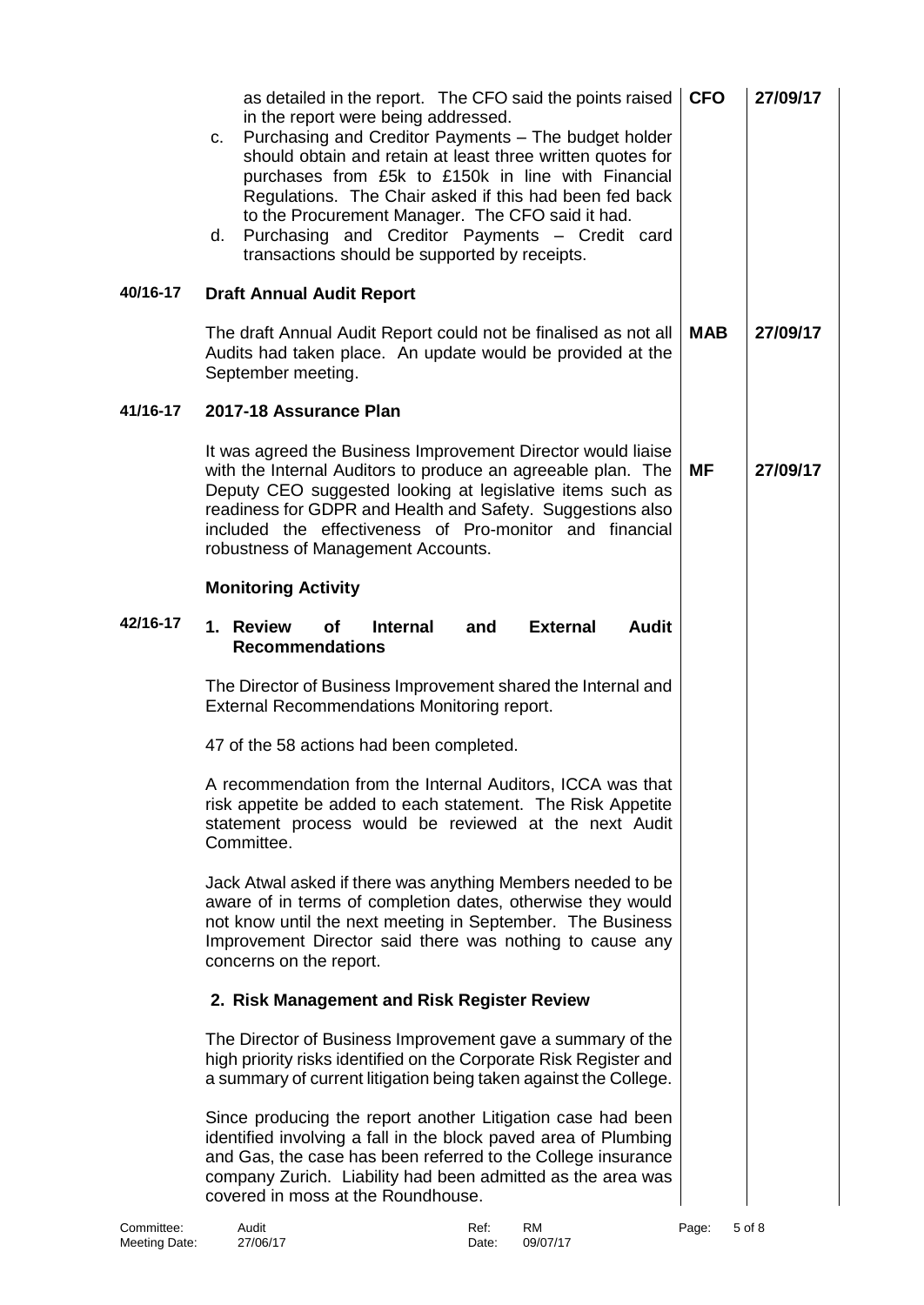The Risk Register had been revised to add the source of assurance for the risk, which provided assurance of where the risk has come from and the evidence for the assurance provided.

Members' attention was highlighted to Risk Reference 9, relating to Health and Safety across the College. The profile of Health and Safety had been raised across the College. Health and Safety was a standing agenda item at the Risk Management Committee and on all Campus Operations meeting agendas. Any near misses would be highlighted.

The Committee Chair noted Health and Safety in workshops had been highlighted some time ago and asked what had happened with that. The Deputy CEO advised that the Health and Safety Manager had visited Toyota, who have rigorous Health and Safety Training and was looking to implement best practice within the College.

She went onto say a complete review of Health and Safety management processes and structure was being carried out, with a view to introducing a revised structure from 1 August 2017.

Jonathan McCluskey asked, in light of recent events, if the College had crisis management procedures in place. The Deputy CEO informed the College had Business Continuity and Disaster Planning Procedures in place and worked closely with local partners, such as the train station, neighbouring businesses and the Police.

Jonathan asked if students received a Health and Safety induction. It was noted health and safety is incorporated into the student induction and the guidance would be updated ready for September.

The Committee Chair asked what happened when the Roundhouse was hired out for events. It was clarified the College's Conference and Events team were responsible for all events and had received the correct training.

## **3. Cash Loss Report**

The Committee were informed at the last meeting of a cash loss within the Finance Department and subsequent investigation.

HR had carried out a full investigation, it was recommended the matter did not proceed to a formal disciplinary hearing as no specific individual could be identified responsible for the cash loss.

The recommendations highlighted in the report had been implemented, with the amount of cash held immediately reduced, weekly reconciliations were back in place and the **JF 27/09/17**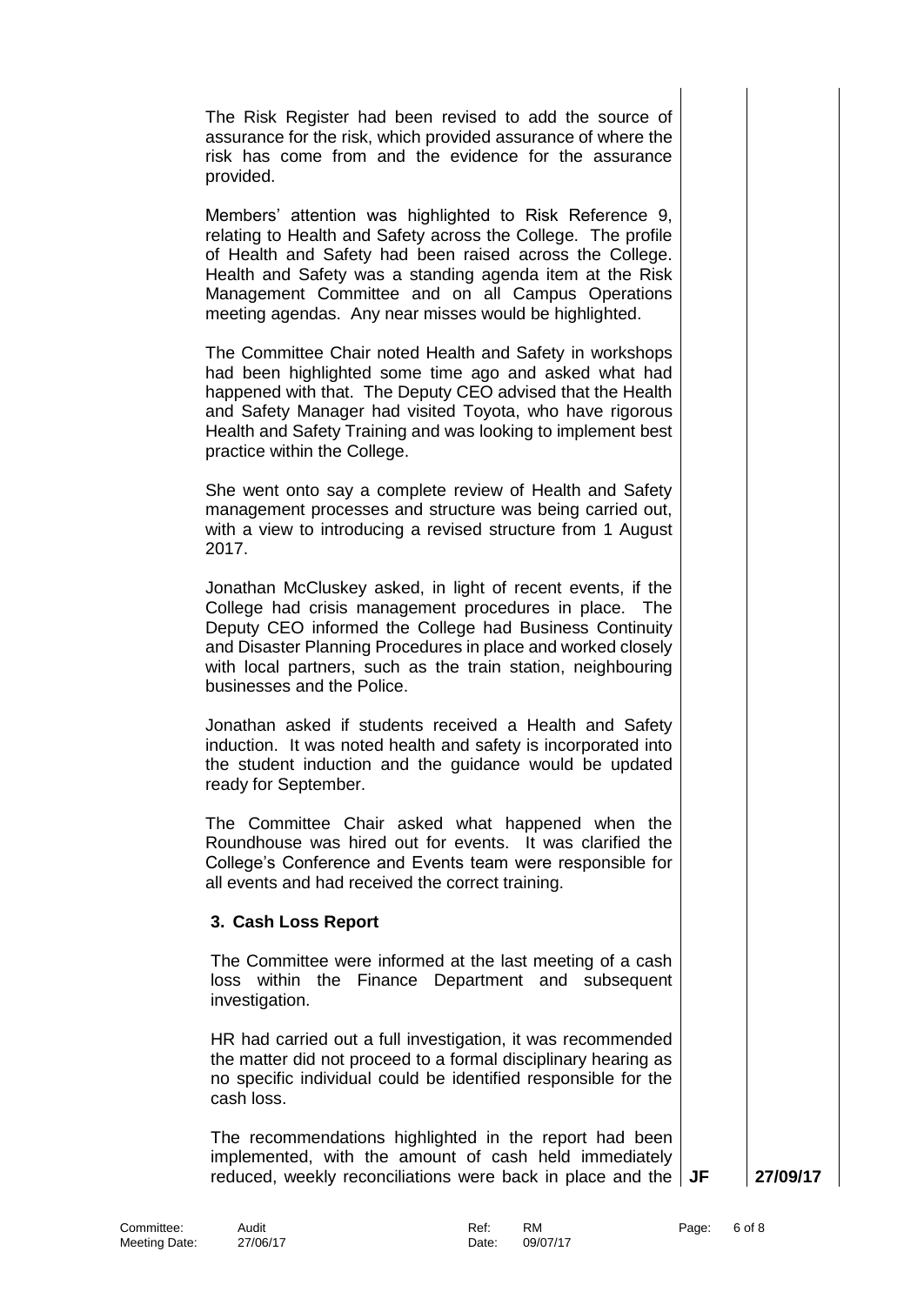|          | Cash Handling Procedure was being revised and would be<br>presented at the next meeting.                                                                                                                                                                                                                                                                |            |          |
|----------|---------------------------------------------------------------------------------------------------------------------------------------------------------------------------------------------------------------------------------------------------------------------------------------------------------------------------------------------------------|------------|----------|
|          | The CFO said the team were aware of the significant<br>disciplinary issues if this incident was repeated.                                                                                                                                                                                                                                               |            |          |
|          | 4. EU General Data Protection Regulation                                                                                                                                                                                                                                                                                                                |            |          |
|          | The Director of IT, currently the Data Protection Officer for the<br>College, joined the meeting.                                                                                                                                                                                                                                                       |            |          |
|          | He highlighted the key principles of the EU General Data<br><b>Protection Regulation:</b>                                                                                                                                                                                                                                                               |            |          |
|          | EU data protection law for all companies processing data<br>of EU citizens<br>Strict data protection compliance regime<br>$\bullet$<br>Severe penalties of up to 4% worldwide revenue<br>$\bullet$<br>Effective immediately, with a compliance deadline of 25<br>$\bullet$<br>May 2018.                                                                 |            |          |
|          | He summarised the compliance measures the College had in<br>place and the future strategy, which was detailed in the<br>presentation.                                                                                                                                                                                                                   |            |          |
|          | Mark Ashton Blanksby, of ICCA asked if learning agreements<br>would be reviewed. The Director of IT confirmed he had a<br>meeting tomorrow to seek legal advice.                                                                                                                                                                                        |            |          |
|          | Data would be held centrally and those internally would have<br>access to that, so there would be no need to hold the College's<br>data outside of the organisation.                                                                                                                                                                                    |            |          |
|          | Jack Atwal asked, with so much personal data being held, has<br>the College looked at how the extra work would be governed.<br>The Director of IT explained there was enough money in the<br>staffing budget to recruit someone, however, his suggestion<br>was a person be procured as part of a wider regional group<br>and he was looking into this. |            |          |
| 43/16-17 | <b>Procurement Regulations and Tendering Procedures</b>                                                                                                                                                                                                                                                                                                 |            |          |
|          | The CFO presented the updated Procurement Regulations<br>and Tendering Procedures. This was an annual review with<br>no substantial changes to the document.                                                                                                                                                                                            |            |          |
|          | It was noted some of the titles in the document were incorrect<br>and needed changing.                                                                                                                                                                                                                                                                  | <b>CFO</b> | 27/09/17 |
|          | Jack Atwal suggested this be reviewed in line with the Human<br>Trafficking Statement and Members noted that a consultant<br>with expertise in this area would be reviewing this and would<br>meet with the Procurement Manager and HR Director.                                                                                                        |            |          |
|          | The Committee were happy to recommend subject to the<br>approvals through the Modern Slavery Act.                                                                                                                                                                                                                                                       |            |          |